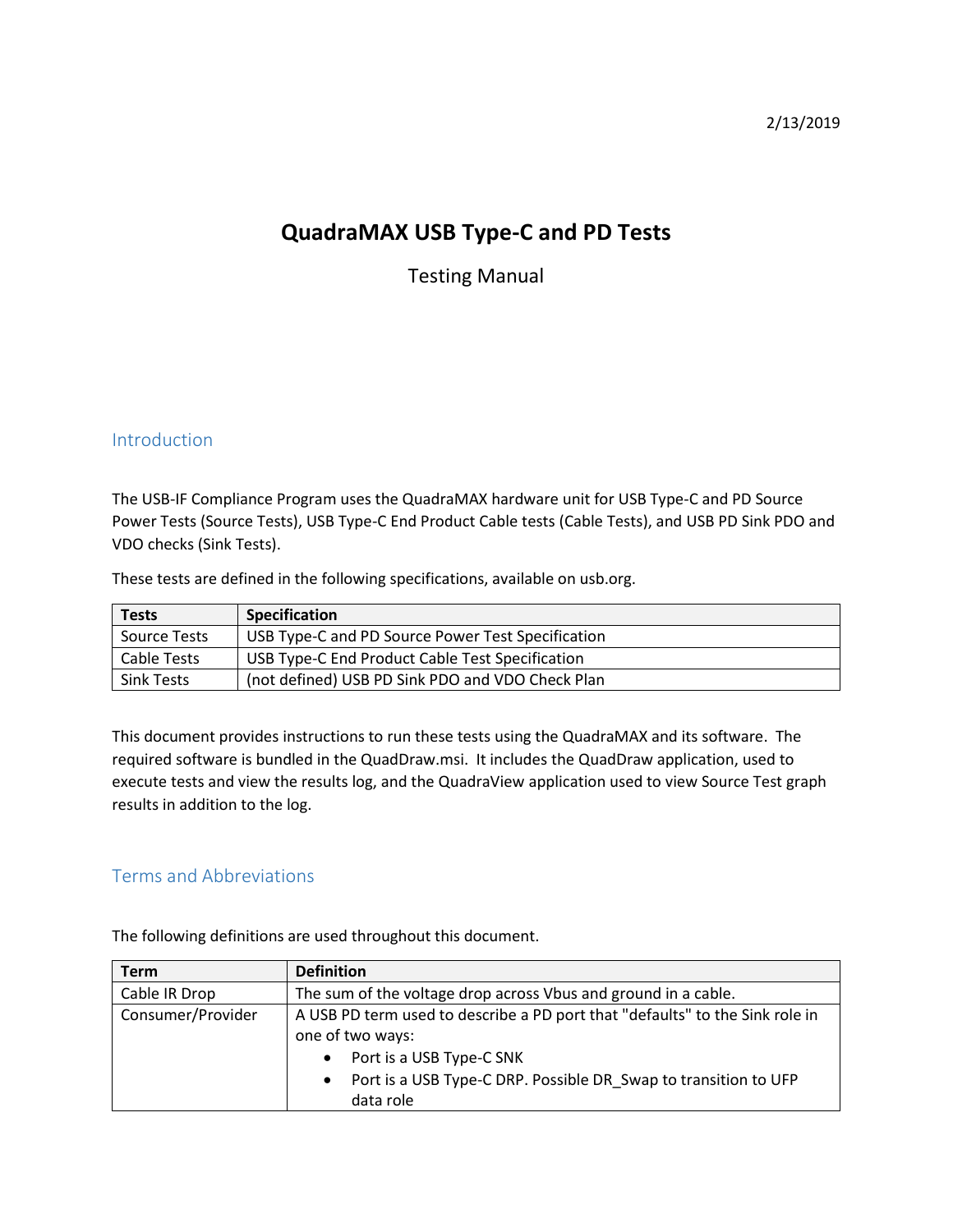| <b>DUT</b>                    | Device under test. In this document a DUT can refer to:                                                    |
|-------------------------------|------------------------------------------------------------------------------------------------------------|
|                               | A product with a USB Host, Hub, Peripheral, Charger port that is<br>Source-capable. Used for Source Tests. |
|                               | A USB Type-C Cable with a USB Type-C connector on both ends.<br>$\bullet$<br>Used for Cable Tests.         |
| <b>EPC</b>                    | Abbreviation for the USB Type-C End Product Cable Tests.                                                   |
| Source-capable                | A Source-capable port is a USB port that is capable of operating as a Vbus                                 |
|                               | power source.                                                                                              |
| <b>SPT</b>                    | Abbreviation for the USB Type-C and PD Source Power Tests                                                  |
| <b>Total Power Capability</b> | The Wattage rating on the power supply for the DUT.                                                        |
| USB Type-C SNK                | Abbreviation for a USB Type-C Port that implements the Sink Connection                                     |
|                               | state machine as defined in the USB Type-C Cable and Connector                                             |
|                               | Specification. The port starts as a Sink on connect.                                                       |
| USB Type-C DRP                | Abbreviation for a USB Type-C Port that implements the DRP Connection                                      |
|                               | state machine as defined in the USB Type-C Cable and Connector                                             |
|                               | Specification. The port may start as Sink or Source on connect.                                            |
| <b>VIF</b>                    | Abbreviation for Vendor Info File. A File generated with all the USB Type-C                                |
|                               | port characteristics as reflected in the product firmware.                                                 |

# Source Tests

This section describes how to select, run tests and view results.

**Every USB Type-C and USB Type-A port on the DUT that is capable of sourcing Vbus must be tested.**  These are referred to as "Source-capable" ports.

DUTs using the Consumer/Provider scheme and that default as USB Type-C SNK are not testable at this time but are scheduled to be tested in the future. To discover if the DUT is a Consumer/Provider, look in the VIF file. If during the test run QuadraMAX does not detect a port that looks correctly connected, double check with the Vendor whether the port is a Consumer/Provider and USB Type-C SNK.

# Test Applicability

**If the DUT includes a Type-A and/or Type-C only (no USB PD) source-capable port, run the following test with every source-capable port connected (including USB PD source-capable ports):**

• SPT.1 Load Test

If such a product includes USB PD source-capable ports, then unplug all Type-A and Type-C only ports to run the rest of the applicable tests.

## **DUTs with only one USB PD Source-capable port select the following tests:**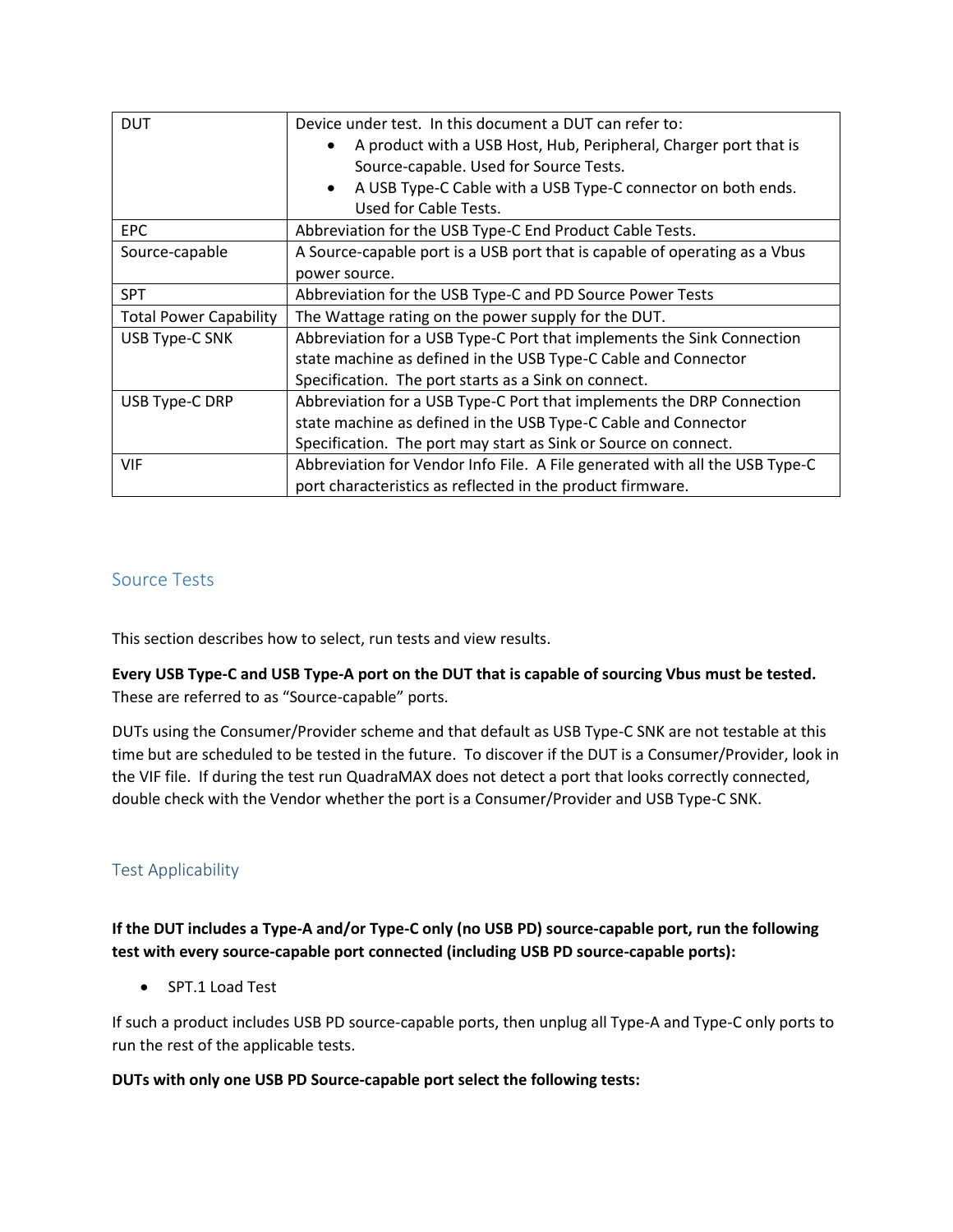- SPT.1 Load Test
- SPT.3 Hard Reset Test
- SPT.5 Overcurrent Test

## **DUTs with multiple USB PD Source-capable ports select the following tests:**

- SPT.1 Load Test
- SPT.2 Capabilities Test
- SPT.3 Hard Reset Test
- SPT.4 Give Back Test
- SPT.5 Over Current Test

Note: At this time SPT.4 Giveback Test is in development so leave it out.

#### **DUTs with USB PD PPS capability also select the following tests:**

- SPT.6 PPS Voltage Step Test
- SPT.7 PPS Current Foldback Test

## Test Setup

**Be careful when choosing a cable to connect a DUT port to a QuadraMAX Port.** If the DUT port has a Source PDO with a Max Current greater than 3 Amps, then the cable used for testing must advertise 5 Amp capability in its Cable VDO.

To discover a Cable's Vbus Current Capability, use the QuadraMAX to run the EPC 1 Test on the Cable and read its Cable VDO "VBUS Current Capability" field.

To discover the Source Capability PDOs for a port:

- 1. Connect the port to the QuadraMAX using its captive cable or an Emarker cable with a 5A Vbus Current Capability.
- 2. Open the QuadDraw software
- 3. Open the Reins window
- 4. In the Reins window, find the Port dropdown and Select the Port # that is connected to the port in question.
- 5. Click Connect Port.
- 6. Click Get Source Capabilities.
- 7. Read the Capabilities from the Results pane.

Alternatively, to discover Source PDOs for a port, look in its VIF file if that is available.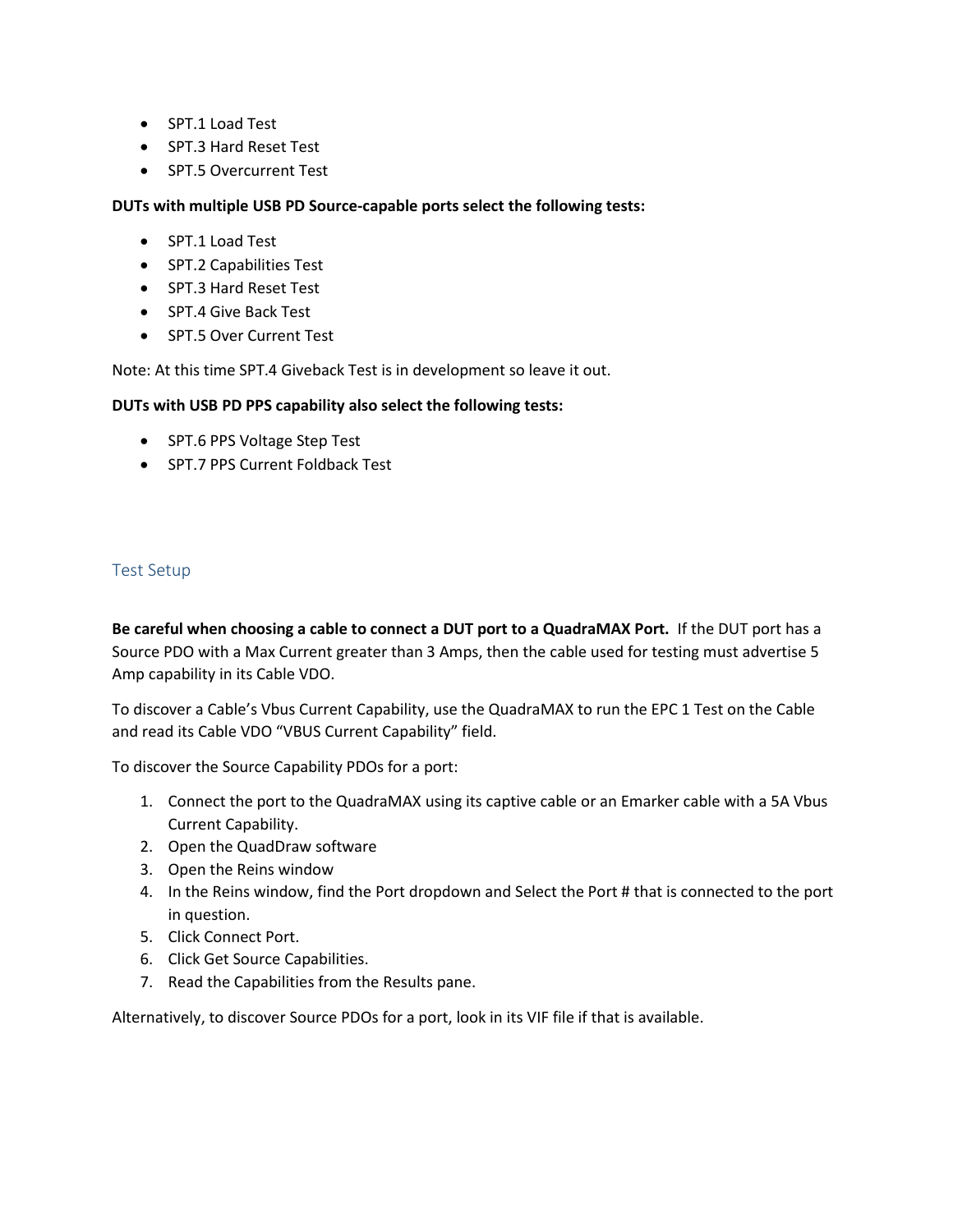## Run Source Tests

When it is clear what tests are applicable and how to connect the ports for the tests, run the source tests.

## **To run Source Tests:**

- 1) Plug every Source-capable port on the DUT into the QuadraMAX. (note 1)
- 2) Open QuadDraw software and navigate to Source Tests tab.
- 3) Enter Cable IR Drop for the cable attached to each port. (note 2)
- 4) Enter the Total Power Capability for the DUT. This is the rating on the DUT power supply.
- 5) Open the VIF file for the DUT. (note 3)
- 6) Select the applicable tests.
- 7) Click "Run".

Test Results will appear in the Results scrolling pane. To view and analyze the graph results open the result directory using QuadraView application. Follow the next section for more information.

#### Notes:

- 1. For many products there will only be one Source-capable port. A Hub or Host is likely to have multiple Source-capable USB Type-C Ports. A Hub UFP will likely be Source-capable, and its DFP ports are required to be Source-capable.
- 2. If the product has a captive cable, enter 750mV to this field. Otherwise enter the IRDrop of the cable used for testing. To get the Cable IR Drop, use the QuadraMAX to run EPC 2. Cable IR Drop Test on the cable. View the results in the Results pane, and add the Vbus IR Drop and the Ground drop together to enter the total Cable IR Drop in millivolts.
- 3. Not yet incorporated unnecessary at this time

## View Source Test Results

To understand results, please see the USB Type-C and PD Source Power Test Specification.

To open results:

- 1) Open QuadraView.exe
- 2) Click the File menu and select Open.
- 3) Navigate to the Source Test results directory for the DUT and select OK.
- 4) Any failures are listed with Graph # in the Test Results log. Check the graph number for the failure, then select that graph on the list to review.
- 5) Manipulate the graphs by zooming and measuring to get a good understanding of the failure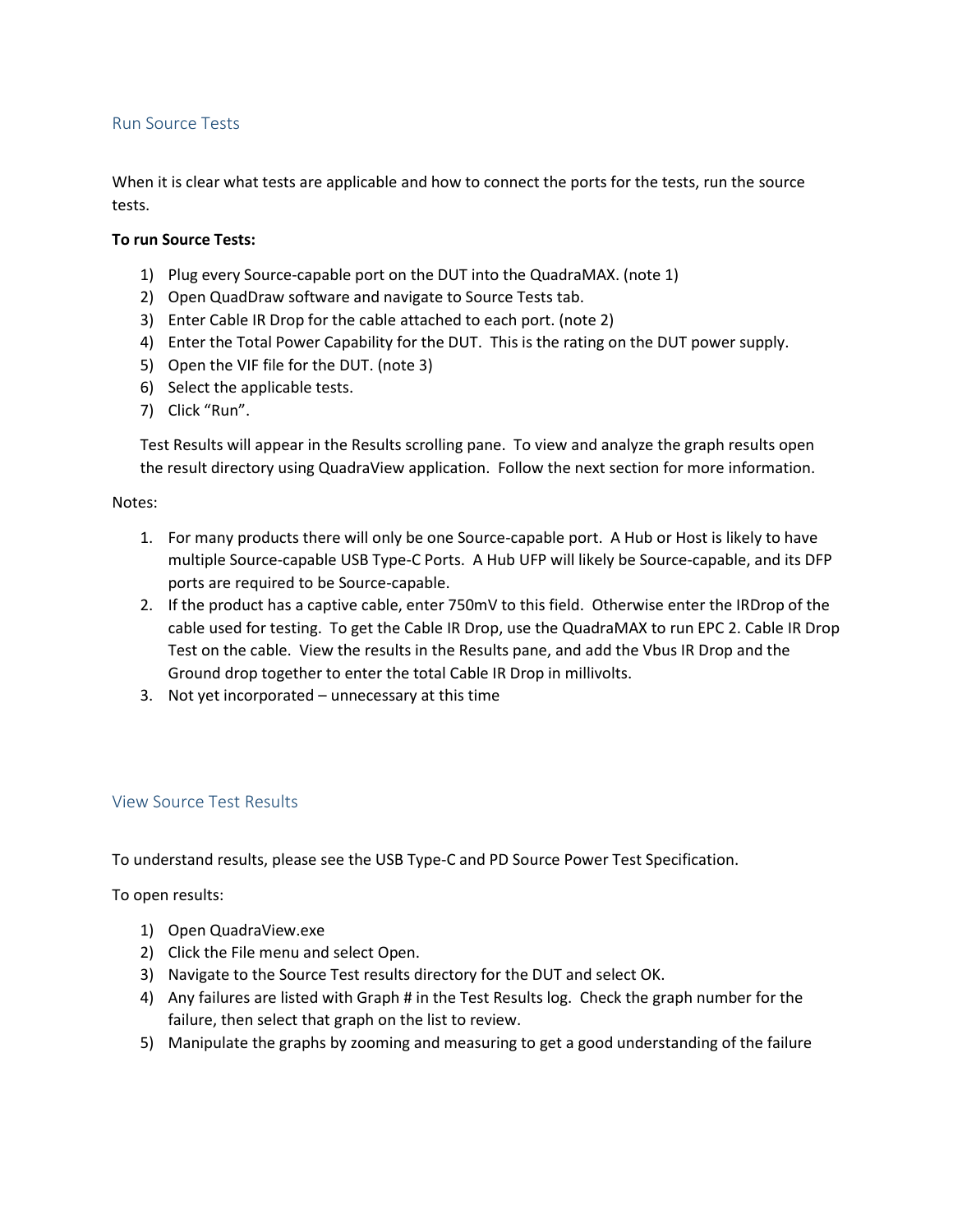## Cable Tests

This section describes how to run Cable Tests and read the results.

## **Every USB Type-C Cable with USB Type-C connectors on both ends must be tested.**

If the DUT does not have an Emarker chip run the following test only:

• EPC 2. Cable IR Drop Test

## Cable With Emarker Requirements

Run all three tests.

**Tests must be run twice, with cable switched end for end before rerun.** The cable has two plugs. If plug 1 was connected to port 1 and plug 2 was connected to port 4 for the first test run, then for the rerun connect plug 2 to port 1 and connect plug 1 to port 4.

The cable does not need to be flipped in the connector orientation. Every orientation would be testing the same CC line on the cable. There are also Vbus and ground pins on both top and bottom of the connector that are used regardless of connector orientation. In the end, if the cable fails CC communication or Vbus requirements, it will do so in all orientations. There are other test suites that cover USB Data pin verifications.

## Run Cable Tests

When it is clear what tests are applicable and how to connect and flip the cable, run the tests.

To run tests on a cable:

- 1) Connect a USB Type-C Cable plug to Port 1, and plug the other end into Port 4 of the QuadraMAX unit.
- 2) Open the QuadDraw software and navigate to Cable Tests tab.
- 3) Open the VIF file for the DUT if applicable (note 1)
- 4) Select the applicable tests.
- 5) Click "Run".

Test Results will appear in the Results scrolling pane.

Please see the USB Type-C End Product Cable Test Specification to understand results.

Note 1: VIF File is Applicable if the DUT contains a PD Emarker. Not yet incorporated – unnecessary at this time.